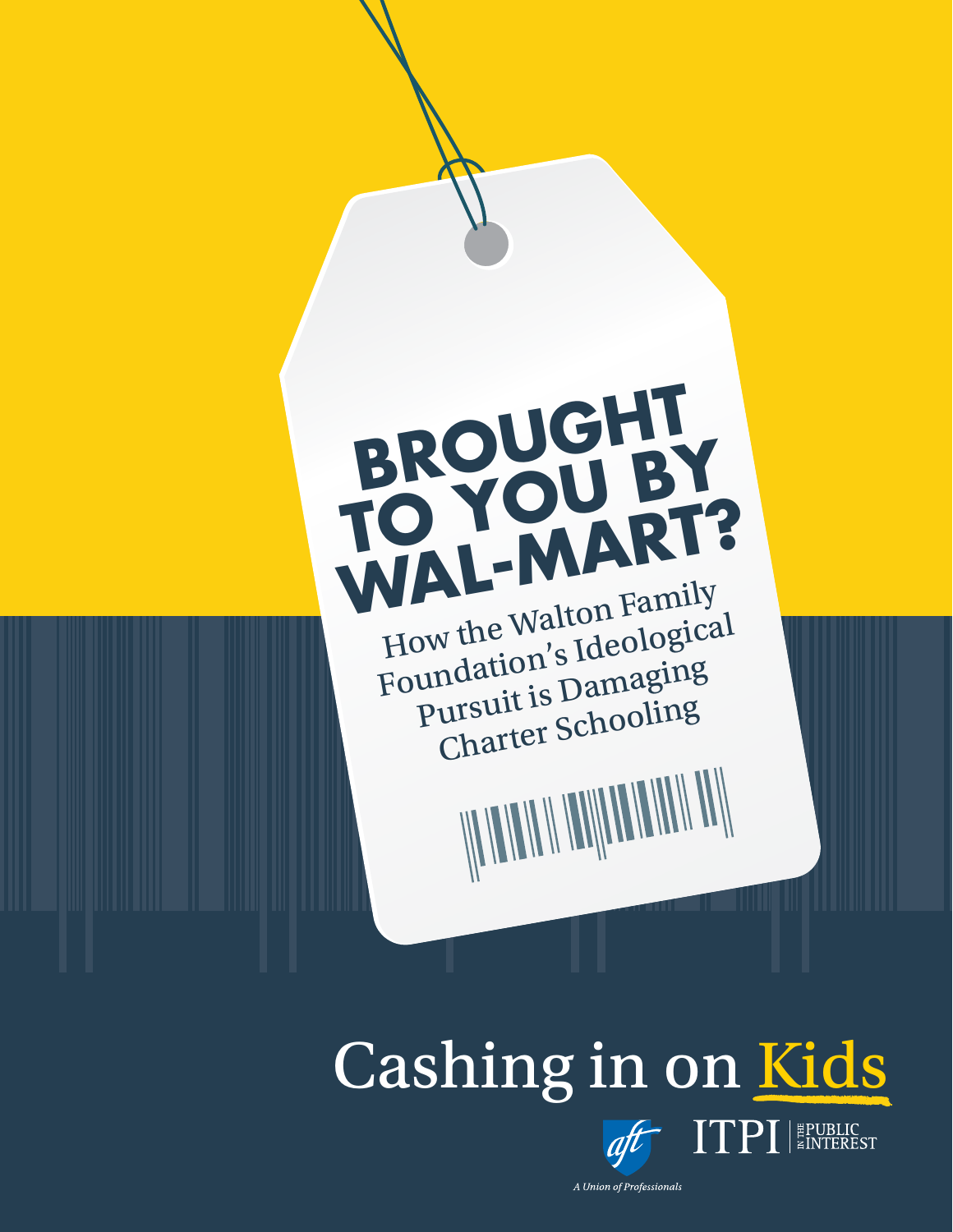#### **ABOUT CASHING IN ON KIDS**

We believe the American public school system should serve all students and prepare them to be good, productive citizens. Our public schools are the essential foundation of a functioning democracy and a healthy economy and require public control and vigilance to protect the common good and advance our broad public interests.

Parents, teachers, students and taxpayers should have a strong voice in how we run our schools and educate our nation's children. Our tax dollars belong in our classrooms and provide resources that teachers, students and communities need to create a healthy, vibrant and secure nation.

Cashing in on Kids conducts research and public education programs designed to help ensure that public schools put the students' interest above corporate interests that are increasingly taking control of public education policy and institutions. Six critical elements are necessary to meet this goal: transparency, accountability, quality, oversight, equity and public control. This website includes examples of charter schools, many of them run by forprofit companies, that lack these critical elements and, as a result, do a poor job of serving students and taxpayers. We highlight the problems with these charter schools because we believe policymakers must ensure that these principles guide all public education decisions and must also provide rigorous oversight of for-profit and non-profit charter schools. Cashing in on Kids isn't only about highlighting problems – we also will include examples of thoughtful education policies, good practices and effective schools.

#### **IN THE PUBLIC INTEREST**

In the Public Interest is a comprehensive resource center on privatization and responsible contracting. It is committed to equipping citizens, public officials, advocacy groups and researchers with the information, ideas and other resources they need to ensure that public contracts with private entities are transparent, fair, well-managed and effectively monitored, and that those contracts meet the long-term needs of communities.

#### **AMERICAN FEDERATION OF TEACHERS**

The American Federation of Teachers, an affiliate of the AFL-CIO, was founded in 1916 and today represents 1.6 million members in more than 3,000 local affiliates nationwide. The AFT is a union of professionals that champions fairness; democracy; economic opportunity; and high-quality public education, healthcare and public services for our students, their families and our communities.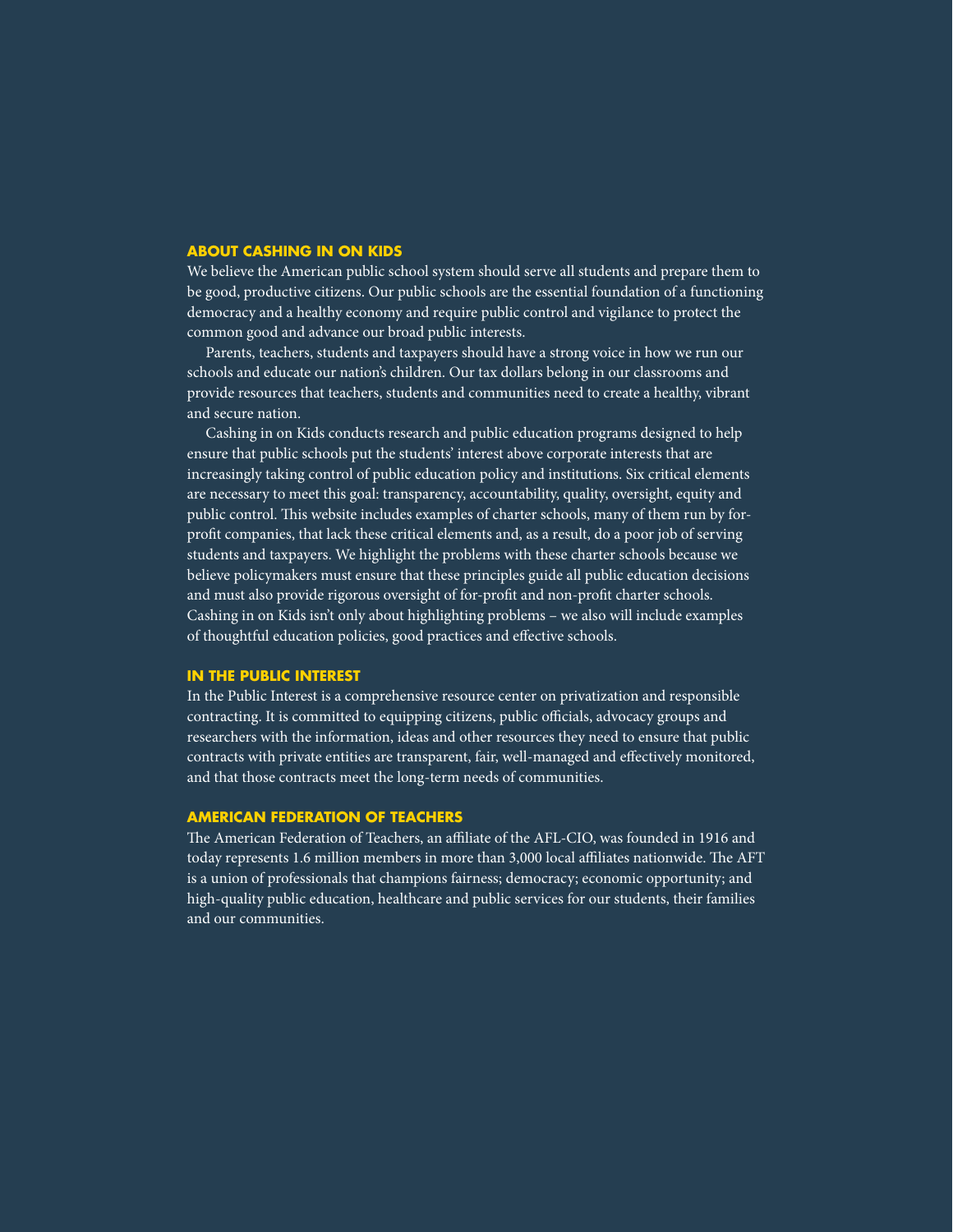## IB IR (C) IU (S) HI II II (C) YI (C) IU IEB "Y" "WWW/43. III... .... AWA ALIN TRE"II" "P

How the Walton Family Foundation's Ideological Pursuit is Damaging Charter Schooling

There was a sour breeze blowing through the nation's charter schools in 2014.

Twenty-five years into our nation's experiment with independently operated, publicly funded charter schools, the news didn't look good: In May, a new report revealed more than \$100 million in fraud, waste and abuse in just 15 of the 43 states that allow charters. (A year later, the report was updated, and the figure rose to \$200 million.) Some of the stories defy belief: a school in Philadelphia that was doubling as a nightclub after hours; school operators embezzling millions to pay for high-flying lifestyles; real estate developers cashing in by using public funds to leverage sweet deals on millions of dollars' worth of property. One after another, the stories emerged. And public officials around the country began to call for change.

In Connecticut, the state Department of Education announced new policies to govern oversight of the state's charter sector.<sup>1</sup> In New York, the charter lobby continued a seven-year fight to prevent the state comptroller from auditing charter schools.2 In Pennsylvania, the auditor general called the charter sector "a mess."3

How did an idea that promised small-scale innovation as a way to improve the education outcomes of disadvantaged children become a massive industry of more than 6,000 schools, spending upward of \$20 billion from taxpayers a year, despite demonstrating no significant academic gains for students?

A significant share of the blame lies at the

feet of the Walton Family Foundation (WFF), the Arkansas-based philanthropic arm of the family that brought us Wal-Mart.

When it comes to public education, the Walton Family Foundation is the largest philanthropic donor in the U.S. after the Bill & Melinda Gates Foundation. Gates also supports charter schools, but the Walton Family Foundation (\$164 million in educa-

tion grants in 2013) stands out because of its uncompromisingly ideological approach to public education and its strong support for policy advocacy in line with that approach. And as the tower of cards began to shake, it is the Walton Family Foundation that—more than any other—should take the blame.

This report explores the radical agenda of the Walton family and the

foundation it controls, and how that agenda has taken the U.S. charter school movement away from education quality in favor of a strategy focused only on growth. Under the guise of "choice" to improve schools for low-income children, WFF has supported the unregulated growth of a privatized education industry quantity over quality, and "freedom" over regulation. It's been lucrative for some, but a

South Miami-based charter school management company under federal scrutiny —Miami herald April 20, 2014

**Online charter school accused of padding rolls for school funding**  —*The Columbus Dispatch* May 5, 2015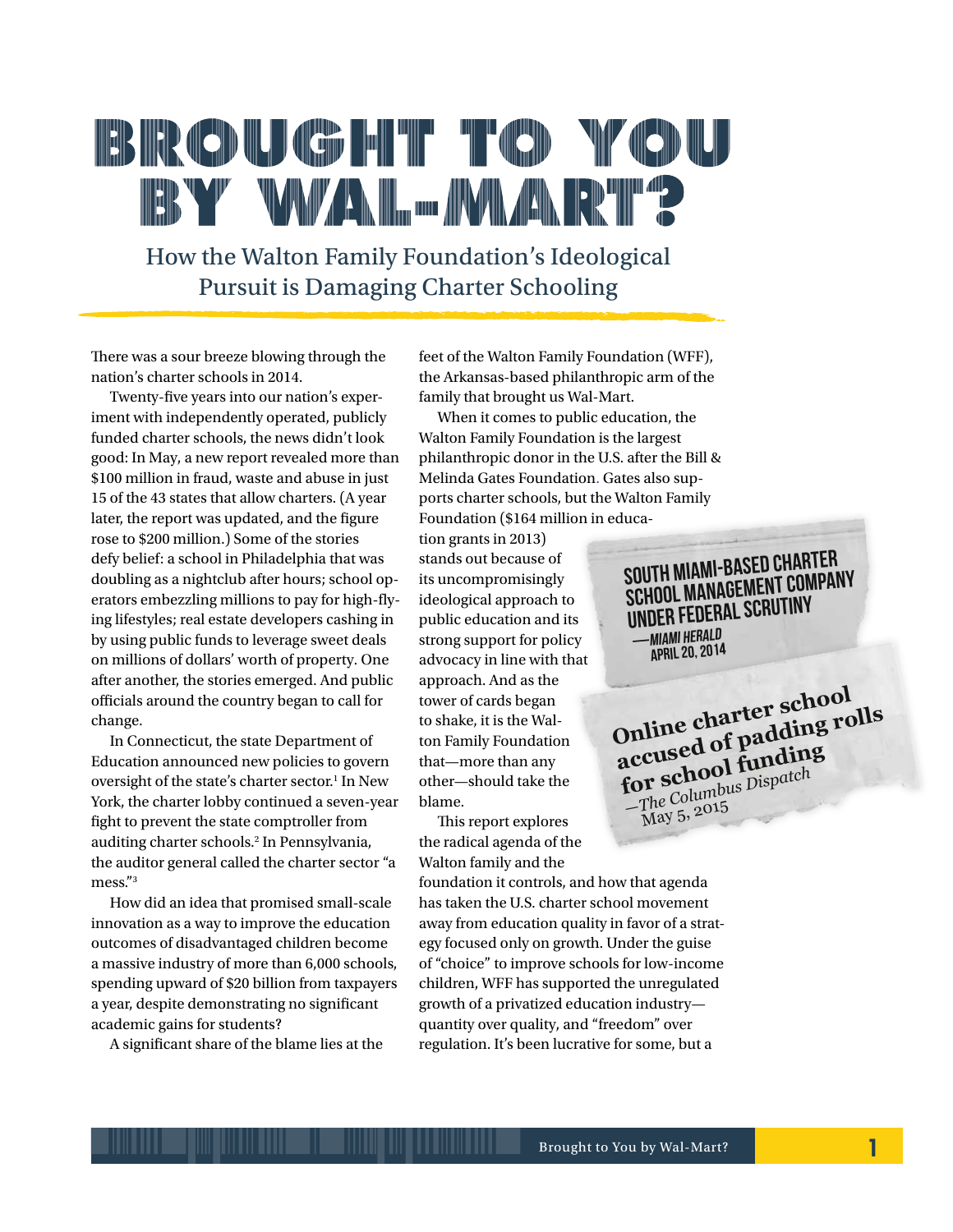disaster for many of the nation's most vulnerable students and school districts.

#### **THE WAL-MART WAY: INTENSELY IDEOLOGICAL AND MARKET-DRIVEN**

Sam Walton and his brother, Bud, founded Wal-Mart and got rich. Really rich. Sam Walton and his wife Helen's four children (along with their families) now share in what is estimated to be a collective worth of \$150 billion. Of the

"Charters are competitors. They steal customers, deplete revenues and increase costs. When charters siphon off kids, they not only take the money that comes with them, they often cause nearby schools to operate under capacity."

10 richest Americans according to *Forbes* magazine, four are members of the Walton family.

The Walton Family Foundation was established in 1988 and is based in Bentonville, Ark., the home of Wal-Mart. The late John Walton, who died when the small plane he was piloting crashed in Wyoming in 2005, his widow Christy, and brother, Jim Walton, shared in

the leadership of the family foundation. John, more than the others, crafted the foundation's agenda. Carrie Walton Penner, the daughter of Sam Walton's eldest son Rob, and her husband, Greg Penner, have also been instrumental in the family's education work, sitting on the boards of numerous education advocacy and charter organizations and giving generously to the political campaigns of like-minded politicians from their \$20 million home in Atherton, Calif. Alice Walton, the youngest of Sam and Helen's four children, is best known as an arts collector. But she, too, doesn't hesitate to lay down some cash in the political arena when the family's education agenda is at stake.

The foundation's stated mission is to infuse public education with competitive pressure through school choice. The theory is based in retail: If consumers have options, they will choose either higher quality or cheaper products. Merchants who can't compete will go out of business, opening up space for new entrepreneurs to enter. Through this constant churn of options, the theory holds, quality will

improve across the board. In public education, that means flooding the market with schools, aggressively closing those that are labeled as "failing," and opening up pathways to allow new school operators to take their place.

The Walton Family Foundation holds this theory dear, and has relentlessly pressed for the rapid growth of privatized education options (vouchers and charters) and against any government intervention (read: regulation) that might deter entry into the education market by anyone with an idea to try out.

Although the foundation implies that this market-based model will lead to the improvement of *all* schools in a system, a different endgame is clear through its philanthropic portfolio: The foundation endorses the eventual elimination of public education altogether, in favor of an across-the-board system of privately operated schools.

If the principals of the Walton Family Foundation decline to state publicly that their press for deregulation and rapid expansion is designed to undermine and eventually dismantle public education, their grantees have been more than willing to do so:

*"Charters are competitors. They steal customers, deplete revenues and increase costs. When charters siphon off kids, they not only take the money that comes with them, they often cause nearby schools to operate under capacity. This increases inefficiencies and per-student costs because all that empty space still must be maintained.*

*As charters continue to expand, they will force districts to make more and more tough choices on personnel, closing schools and redrawing attendance boundaries, both political poisons. We are seeing this play out in spectacular fashion in some older urban areas."*<sup>4</sup>

That's Mike Thomas of the Foundation for Excellence in Education (FEE) arguing that Florida should allow more rapid expansion of the charter sector not despite, but *because of*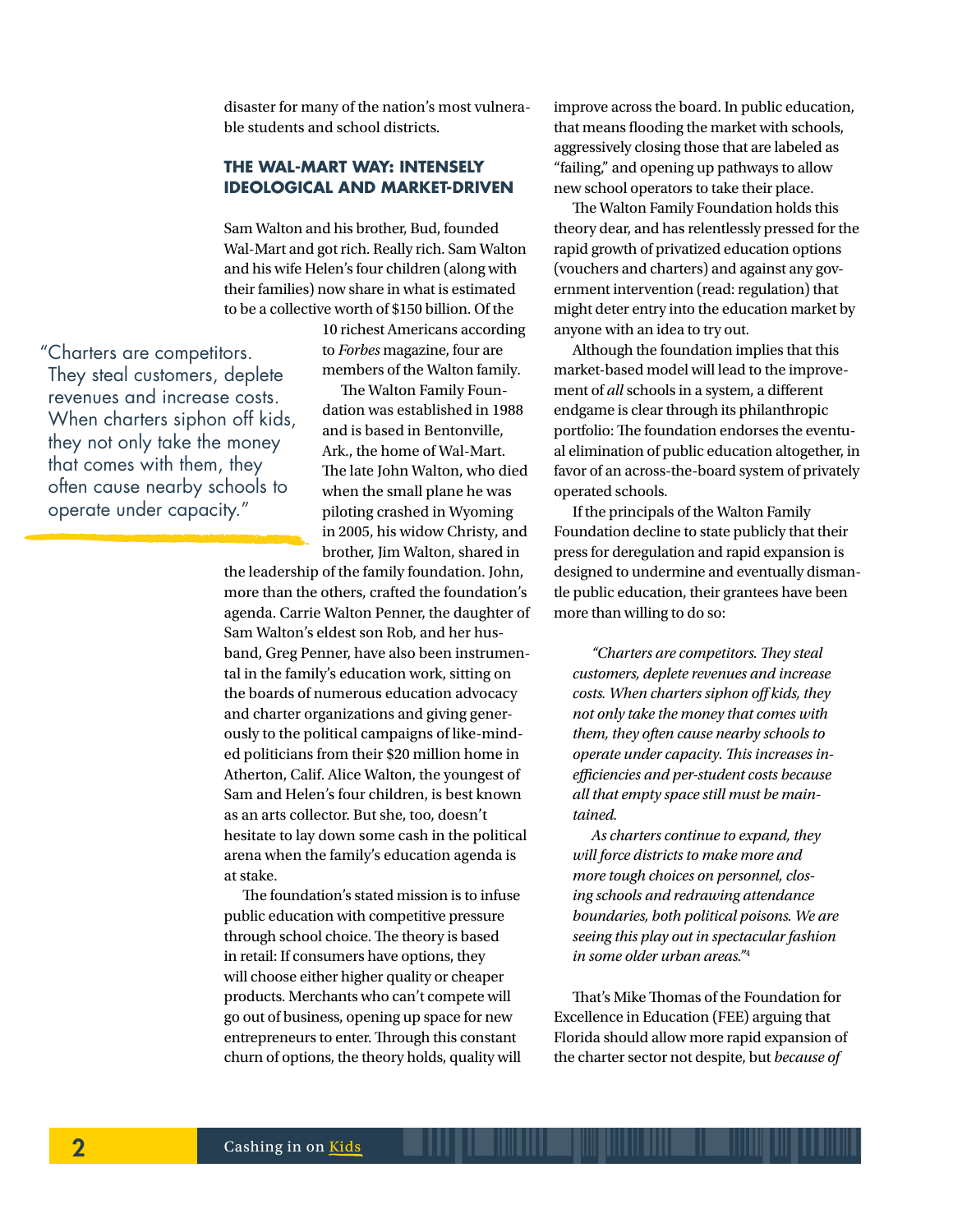the "spectacular" negative impact this expansion is having on traditional public schools and the children who remain in them. Founded by former Florida Gov. Jeb Bush, FEE has received more than \$4.8 million from the Walton Family Foundation since 2009.

But the most chilling articulation of the Walton agenda came in a 2008 article published in *EducationNext.*<sup>5</sup> The article, called "Wave of the Future," was written by Andy Smarick, who has worked for a number of Walton-funded entities. Smarick, too, calls for the replacement of traditional public school districts:

*"… The only course that is sustainable, for both chartering and urban education, embraces a third, more expansive view of the movement's future: replace the district-based system in America's large cities with fluid, self-improving systems of charter schools."*

Toward the end of his article, Smarick offers a "road map" for destroying public school districts. It includes a saturation investment strategy to build market share in a few targeted districts. Once the charter sector reaches a tipping point in student market share, he predicts, traditional districts will no longer be financially or politically sustainable:

*"As chartering increases its market share in a city, the district will come under growing financial pressure. The district, despite educating fewer and fewer students, will still require a large administrative staff to process payroll and benefits, administer federal programs, and oversee special education. With a lopsided adultto-student ratio, the district's per-pupil costs will skyrocket.*

*At some point along the district's path from monopoly provider to financially unsustainable marginal player, the city's investors and stakeholders—taxpayers, foundations, business leaders, elected officials, and editorial boards—are likely to demand fundamental change. That is,* 

*eventually the financial crisis will become a political crisis. ..."* 

So much for improving all schools. Smarick's article offers a road map for the dissolution of public school systems. The Walton Family Foundation seems to be using that map in its giving strategy.

The foundation's education program pursues this endgame through three major program areas: support for vouchers, both publicly and privately funded; support for charter school start-ups to encourage and enable the rapid growth of the sector; and public policy advocacy, to ensure that the road is clear for expansion with minimal regulatory interference.

A description of the foundation's giving in each of these areas follows.

#### **VOUCHERS: DIRECT FUNDING FOR PRIVATE SCHOOLS**

The Walton Family Foundation's flagship strategy for transforming public education was (and continues to be) to allow taxpayer dollars to pay private school tuitions for selected students. The nation's first publicly funded voucher program was launched in Milwaukee in 1990.

That same year, John Walton helped create the Alliance for School Choice, a national umbrella group for statebased voucher advocacy organizations (many of which are funded by the WFF).

As other states established voucher programs, the Waltons' support—both personal and through the foundation—was instrumental. When the Ohio Legislature created a pilot voucher program in Cleveland in 1995, the Walton Family

Foundation funded new private schools and an advocacy organization, HOPE for Cleveland's Children, which helped recruit and place students in them (WFF gave the organization

"As chartering increases its market share in a city, the district will come under growing financial pressure. The district, despite educating fewer and fewer students, will still require a large administrative staff to process payroll and benefits, administer federal programs, and oversee special education."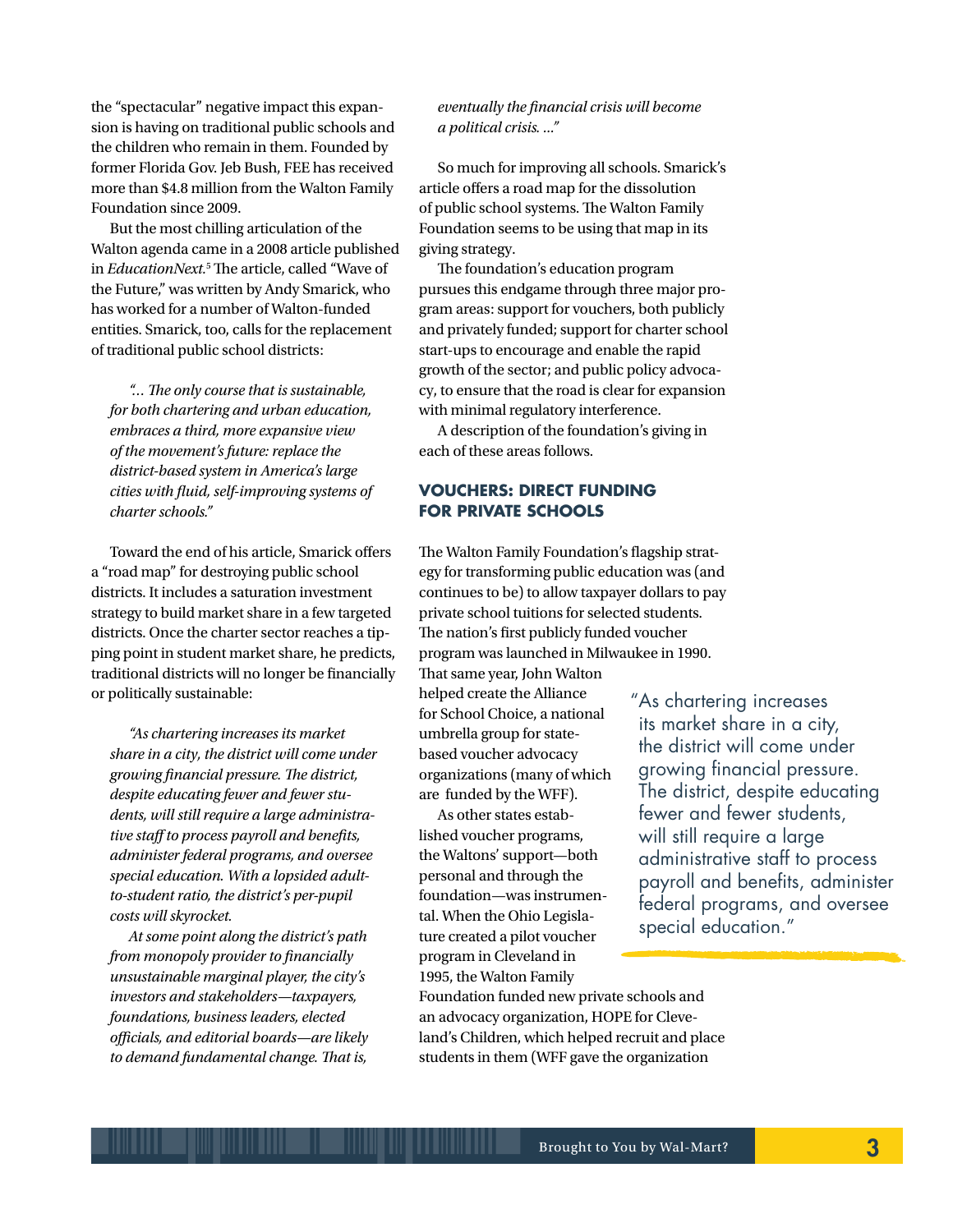\$1.8 million between 1996 and 1999). When the Cleveland program was challenged in court later that year, John Walton personally helped bankroll the defense. He also contributed \$2 million to Michigan's 2000 voucher ballot initiative.<sup>6</sup> Multiple state-level voucher advocacy groups have been created and endowed by the foundation.

In 2013, the Walton Family Foundation announced that it would provide \$6 million to the Alliance for School Choice to double the number of students in the U.S. attending private schools with publicly funded vouchers.

In addition to publicly funded voucher programs, the foundation offers significant support to so-called voucher-lite programs that offer corporations and investors generous tax credits in exchange for contributions to a schol-

**Report: Millions of dollars in fraud, waste found in charter school sector —***Washington Post*

**April 28, 2015**

**Nearly \$1 million from charters went to firms named in FBI probe —***Chicago Sun-Times*

**August 18, 2014**

arship fund that covers tuition costs for low-income families that enroll their children in private schools. These programs have been created in states where public and policymaker sentiment against direct public funding for vouchers has blocked their use. It's important to note, however, that these tax credit programs strip millions of dollars from public coffers that

would otherwise be available to

public schools. In 1998, John Walton co-founded the Children's Scholarship Fund, which works through partner organizations in 22 cities to manage and distribute tax credit-funded vouchers. The organization has received more than \$223 *million* in WFF support since its founding.

Both the Alliance for Children and the Children's Scholarship Fund continue to thrive, with affiliates in dozens of states. However, despite the recent adoption of vouchers in some states, such as Indiana, and the ongoing availability of both publicly and privately fund-

ed vouchers elsewhere, the idea of using public dollars to help kids attend private schools hasn't been as appealing to the general public as it is to the Waltons. Public opinion polling has consistently shown majorities of Americans opposed to public funding of school vouchers.7 The Waltons needed a back-door approach to privatization. And that back door opened in 1991 with the passage of the nation's first charter school law.

#### **CHARTERS: USING PUBLIC FUNDS AND PRIVATE OPERATORS TO CORNER THE MARKET**

The idea of chartered schools as incubators for education change was put forward by progressive educators and teachers union leaders. Early charter enthusiasts believed that granting a small number of public schools the freedom to innovate with instruction, ways of grouping students, the use of time and other education strategies would allow the development of practices that might better serve disadvantaged students. The assumption was that successful strategies then could be brought to scale in public districts.

To the Walton family, chartering offered a compromise to politically unpopular vouchers, and a way to take privatization to scale.

The Waltons' theory of change asserts that the quality of individual schools will improve as options grow. The foundation is the largest private funder of charter school start-ups, having spent more than \$355 million since 1997 on charter launches. In a news release dated Feb. 5, 2014, Mark Sternberg, the foundation's director of Systemic K-12 Education Reform reported that the foundation has kick-started more than 1,500 schools, approximately one out of four charters in the country.<sup>8</sup> Over the last five years, the foundation has spent between \$63 million and \$73 million annually to fuel new charter openings.

The Waltons concentrate much of their effort on charter operators that have the capacity to scale up their schools rapidly. In 2000, the foundation helped launch the Charter School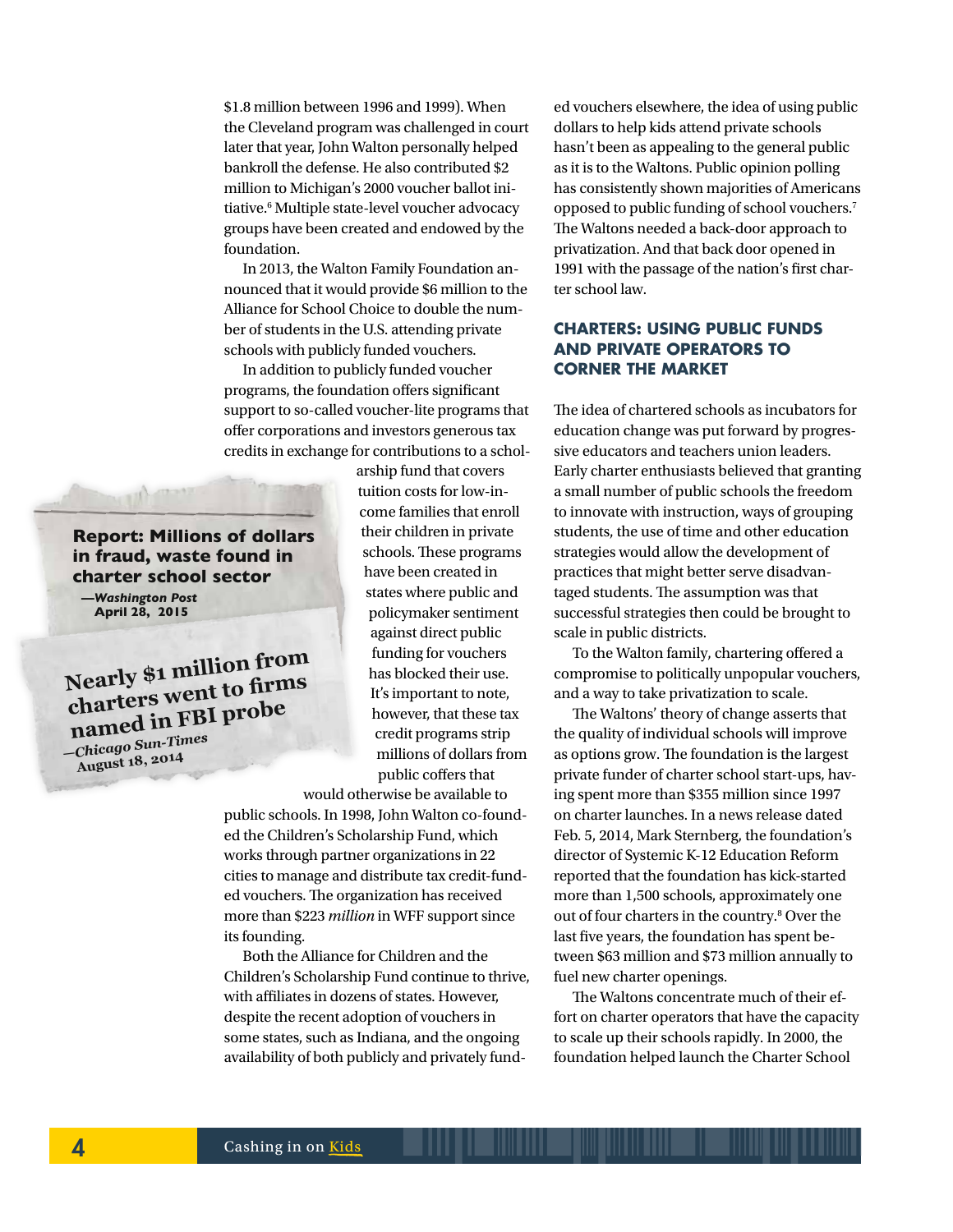Growth Fund, which offers start-up and facilities financing, multiyear program grants, technical and other supports to a select number of charter networks each year. The purpose of the fund is clear: Recipients are evaluated based on their ability to expand. The Walton Family Foundation has invested more than \$101 million in the growth fund since its inception.

In 2010 (two years after Andy Smarick recommended a targeting strategy to flood vulnerable markets with privatized charter schools), the Walton Family Foundation moved to consolidate its funding in what it called "market share demonstration sites" (now simply called "investment sites"). In these districts—there were 16 in 2014—the foundation concentrates funding to create new schools with advocacy efforts, support for the recruitment and training of new teachers (primarily through Teach for America) and other programs.

To further pave the way for rapid growth, the foundation funds a large network of aggressive policy advocacy organizations that work to ensure the market is open for business.

#### **ADVOCACY FOR DEREGULATION**

After its funding for charter start-ups, the Walton Family Foundation's second largest education program area is for shaping public policy. The foundation has spent nearly \$280 million since 2009 to support advocacy organizations in more than 30 states. These state charter and voucher associations, think tanks and advocacy groups work to ensure that state laws are privatization- and growth-friendly.

The groups can be counted on to lobby in two main policy areas:

#### **Opposing Limits on Growth**

Fundamental to the Waltons' belief in an unfettered market is opposition to any limits on the number of charter schools allowed in a given state or district. In the early years of chartering, many state legislatures placed caps on growth as a way to maintain control over the quality of the schools. WFF grantees have doggedly opposed these caps. In fact, the (Walton-funded) National Alliance for Public Charter Schools declares that having no limit or caps on the number of charter schools in a state is the No. 1 "essential component" of a model charter law. With help from the Obama administration, which made lifting charter caps a criterion for states to receive federal Race to the Top grants,<sup>9</sup> 15 cash-strapped states removed charter caps in 2009. In 2013, three additional states removed caps.10

#### **Opposing Regulation**

The original intent of "flexibility" for charter schools was to allow experimentation with education practices. For the Walton family, any regulation is an impediment to growth. Hence, Walton-funded advocacy groups oppose initiatives requiring charter school governing boards to comply with state conflict-of-interest or contracting rules, for example, or even rules requiring that governing board meetings be open to the public.

Free-market charter school advocates are quick to refer to charters as "public schools" in discussions about funding levels and access to public facilities. But in almost every other instance, WFF-funded lobbyists have argued strenuously that charter school governing boards are private corporations not subject to the same regulations that govern traditional public schools. Examples of this doublespeak abound:

**New York State** taxpayers have been witness to a seven-year tug of war over whether charter schools, like traditional public schools, are subject to audits by the state comptroller. In 2005, the State Assembly passed the School District Accountability Act, extending the power of the comptroller to audit *all* public schools, both traditional and charter. The New York Charter School Association, which has received \$3.6 million from the Walton Family Foundation, took to the courts, arguing that the state did not have the authority to audit the schools because they were run by independent—not public—boards. In 2009, the Court of Appeals agreed with the charter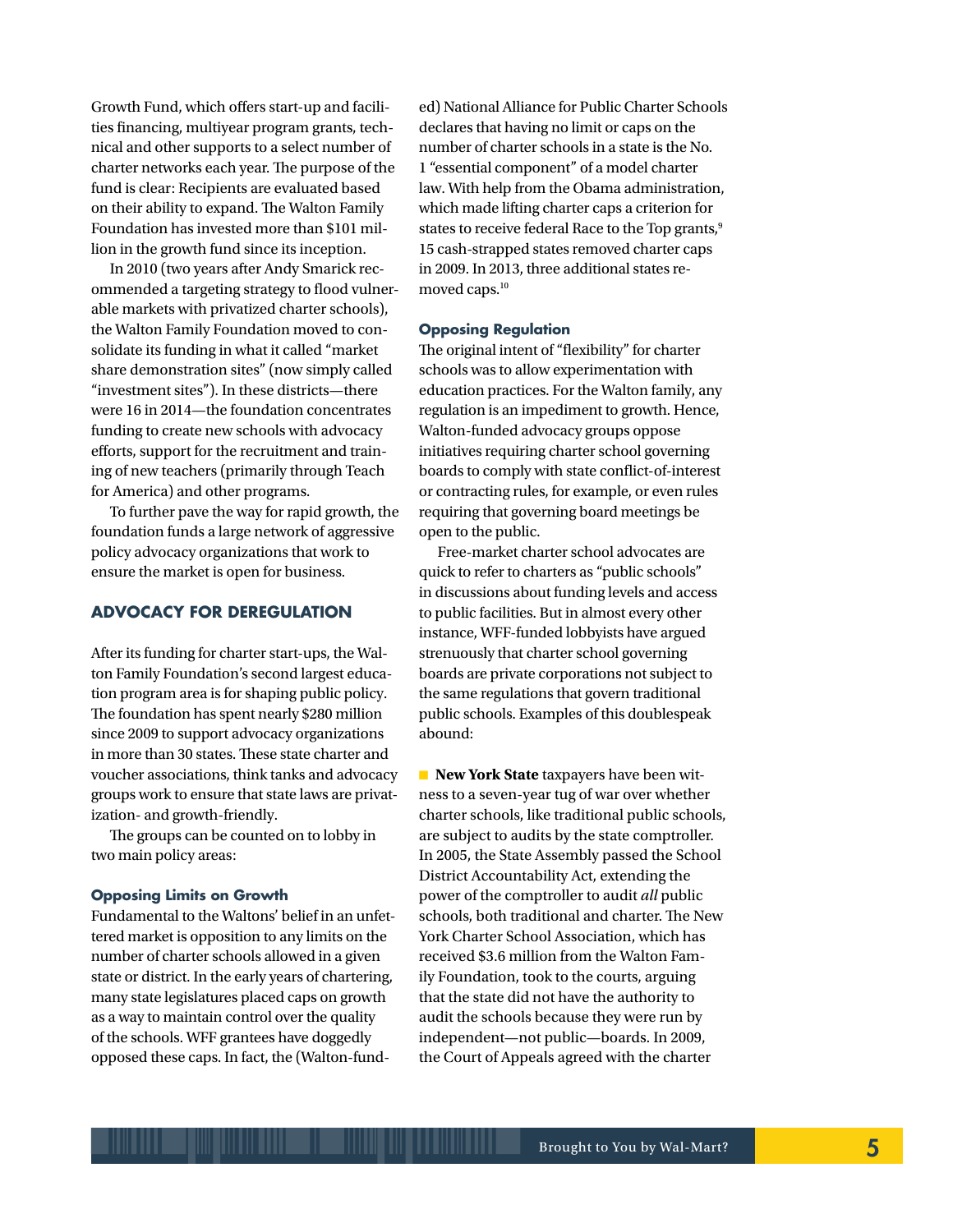lobby. Two years later, the Legislature tried again. In exchange for more than doubling the number of charter schools permitted to operate in New York, the Legislature again conferred on the state comptroller the authority to audit charters. In July 2013, after only two charter school audits had been released by the comptroller (both finding material concerns), Eva Moskowitz, the director of Success Academy Charter Schools in New York City, which has received \$4 million from the Walton Family Foundation, filed suit again in the state Supreme Court. In March 2014, a Manhattan Supreme Court justice ruled in her  $favor<sub>11</sub>$  but the following month, the General Assembly—in exchange for allowing New York City charter schools increased access to public school buildings—gave both the state comptroller and the city comptroller the authority to audit charters.<sup>12</sup> The debate continues.

n The **California** Charter Schools Association (with more than \$31 million in WFF grants since 2004) is a particularly strident purveyor of the Walton anti-regulation ideology. In 2011, the association defeated a proposal that would require charter schools to comply with a range of school safety regulations that are mandatory for traditional public schools, including that charter schools have a dependable and operative fire alarm system. 13 (Three years later, a charter school in Pasadena was closed by the city fire department for having multiple fire code violations and creating an "imminent danger" to the school's 300 students, according to the *Pasadena Independent* newspaper.14 Among its findings, the fire department spokesperson noted that the school did not have either an automatic sprinkler system or a fire alarm system. Nor did the school have sufficient exits or exit lighting to safely and quickly evacuate students in case of an emergency.) The CCSA opposed another bill in 2012 that would have required charter schools (as public schools) to offer free and reduced-price meals to qualifying charter students. Although more than 80 percent of California charter schools *already provide* free and reduced

meals to their students, the CCSA stated that *requiring* charter schools to do so would create "profound challenges"15 and place schools in "an impossible situation." The California Food Advocates, which supported the bill, noted that it was the low-income students who probably were profoundly challenged, stating, "Hunger should not be a choice."16

Members of the Walton family have been generous supporters of political candidates who support their policy advocacy. In the 2010 election cycle, five members of the Walton family collectively contributed nearly \$57,000 to 35 state Assembly races in **Wisconsin**, as well as to Scott Walker's gubernatorial run. Walker won that race, and proceeded to win legislation slashing the state's education budget and forcing teacher layoffs across the state. Two years later, when Scott Walker faced a recall election after massive voter protests, Christy Walton contributed \$50,000 to Walker's campaign to beat the recall. In 2013, the Legislature's proposed budget included \$73 million to expand the state's voucher program.

n In **Indiana**, Alice Walton's contribution of \$200,000 to the re-election bid of State Superintendent of Public Instruction Tony Bennett was not enough to push him over the top in 2012, after a public backlash against Bennett's pro-charter policies. Just a month after his Indiana defeat, Bennett was appointed Commissioner of Education in **Florida**. But Bennett was forced to resign just eight months later when the Associated Press reported that while serving as the state superintendent in Indiana, Bennett had been personally involved in changing the letter grade given to a charter school founded by one of his campaign contributors. Bennett, like other advocates for market-based education reform, had put in place a school grading system that ranked schools with grades from A to F, with the grades determining school funding, or even closure. The Associated Press, through a Freedom of Information Act request, revealed that when Christel House Charter Academy (a network of three charter schools that together have received \$441,000 in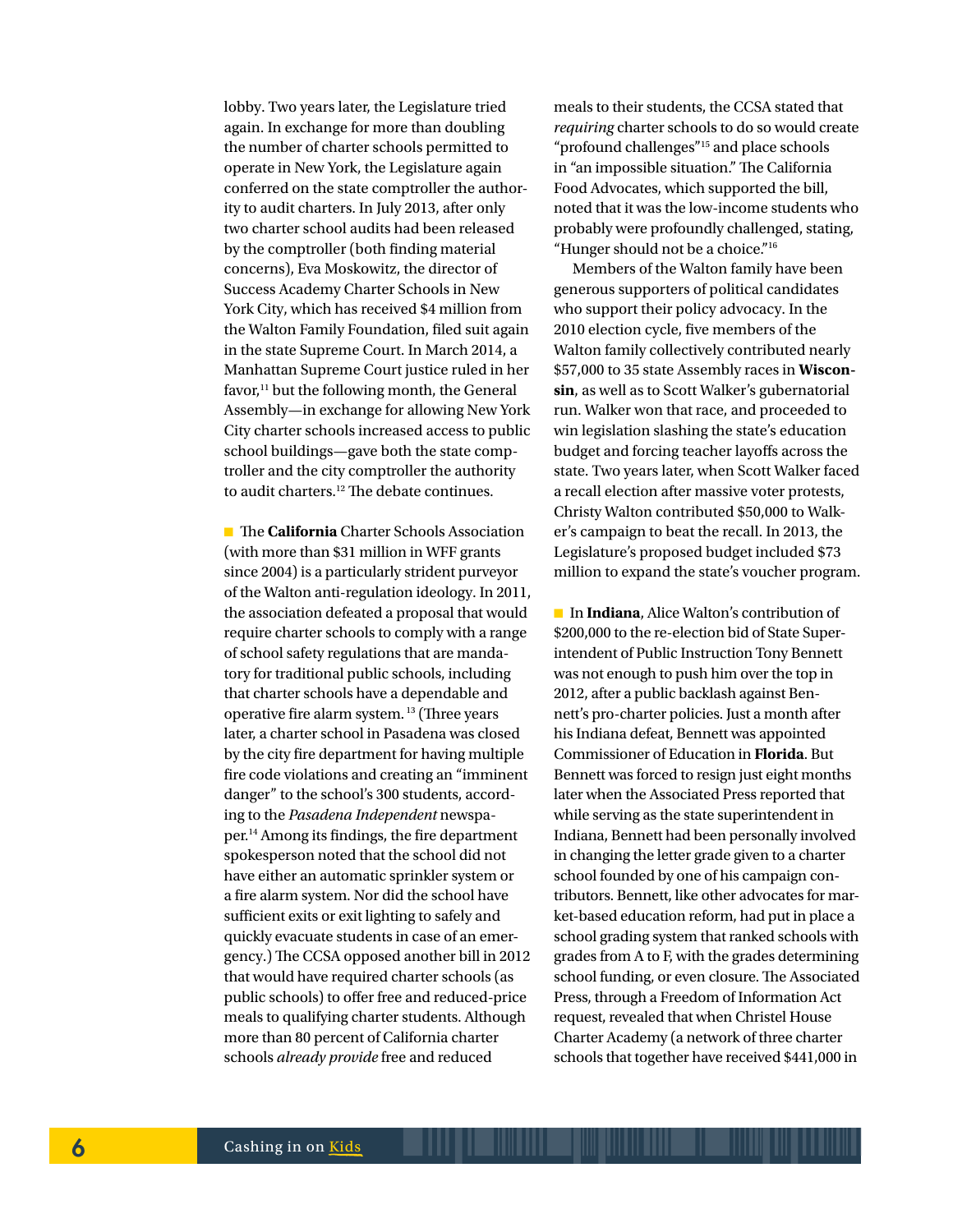WFF funding) was given a grade of "C" in 2012, Bennett worked with his staff to rejigger the grading formula so that the school's designation was lifted to an "A."17

Members of the Walton family disburse their riches generously across the country, to policymakers and causes supported by their advocacy grantees, even when local charter operators object. Carrie Walton Penner contributed \$370,000 to California Charter Schools Advocates (the lobbying arm of the California Charter Schools Association) when the organization was engaged in a campaign *against* a proposed school construction bond in West Contra Costa Unified School District. Why oppose a bond for new school construction? Because the district's board had not agreed to share the proceeds of the bond with local charter schools.<sup>18</sup> The organization spent \$100,000 on fliers and other efforts to defeat the bond proposal. Some charter operators in the district expressed dismay at the CCSA's campaign, noting that it could undermine their relationships with the district board, which authorizes charters, and that the CCSA campaign put them "in a difficult position." Back in 2006, Carrie Walton Penner's husband, Gregory Penner, contributed \$250,000 to block universal early childhood education in California.19

In addition to its lobbying and direct policy advocacy, the Walton Family Foundation grantees offer school districts and state departments of education comprehensive research reports that they promise will help design a road map for school improvement. But these reports typically regurgitate a predictable litany of pro-privatization recommendations school closures, new charters and restraints on collective bargaining for teachers. A case in point is the report developed by the Illinois Facilities Fund (IFF) for the **District of Columbia** Public Schools (DCPS).

In 2011, the Walton Family Foundation paid IFF to study the District's public schools and make recommendations to DCPS, which was then engaged in a multiyear modernization and reorganization initiative. DCPS had closed 23 schools in 2008 in an effort to right-size against the growing charter sector.

IFF is a Chicago-based charter school finance and real estate advisory organization, and a favorite of the Walton Family Foundation. IFF has received more than \$9 million from the foundation since 2007.

The IFF study for D.C., "Quality Schools: Every Child, Every School, Every Neighborhood" was released in January 2012 and recommended closing several *additional* D.C. public schools and transferring other public schools (and school buildings) to private charter operators.

Two D.C.-based researchers with many years of experience with the District's troubled public school system

found the report "seriously flawed." In a detailed response published in the *Washington Post,*20 they noted that IFF had made similar recommendations in five other cities (three of which are Walton investment sites). Yet when asked at a hearing on the proposal, IFF's research director could not provide a *single*  instance in which its strategy of transferring a low-performing school to a charter management organization

had resulted in academic gains for the students.

After 20 years, the Walton Family Foundation's education advocacy has swept across nearly every state that allows charter schools, providing the capital needed to flood urban markets with new charter schools and supporting aggressive advocacy in line with its free-market ideology. Family members have backed up the foundation with hefty contributions to policymakers and issue initiatives. But has all this money, dumped into states without public comment or hearings, actually helped

#### **Charter school indicates FBI raid is over federal grant money**

**—** *Indy Star* **June 6, 2014**

**Charter founder facing trial on**  facing trial charges<br>bank fraud charges **—***Detroit Free Press* **February 7, 2015**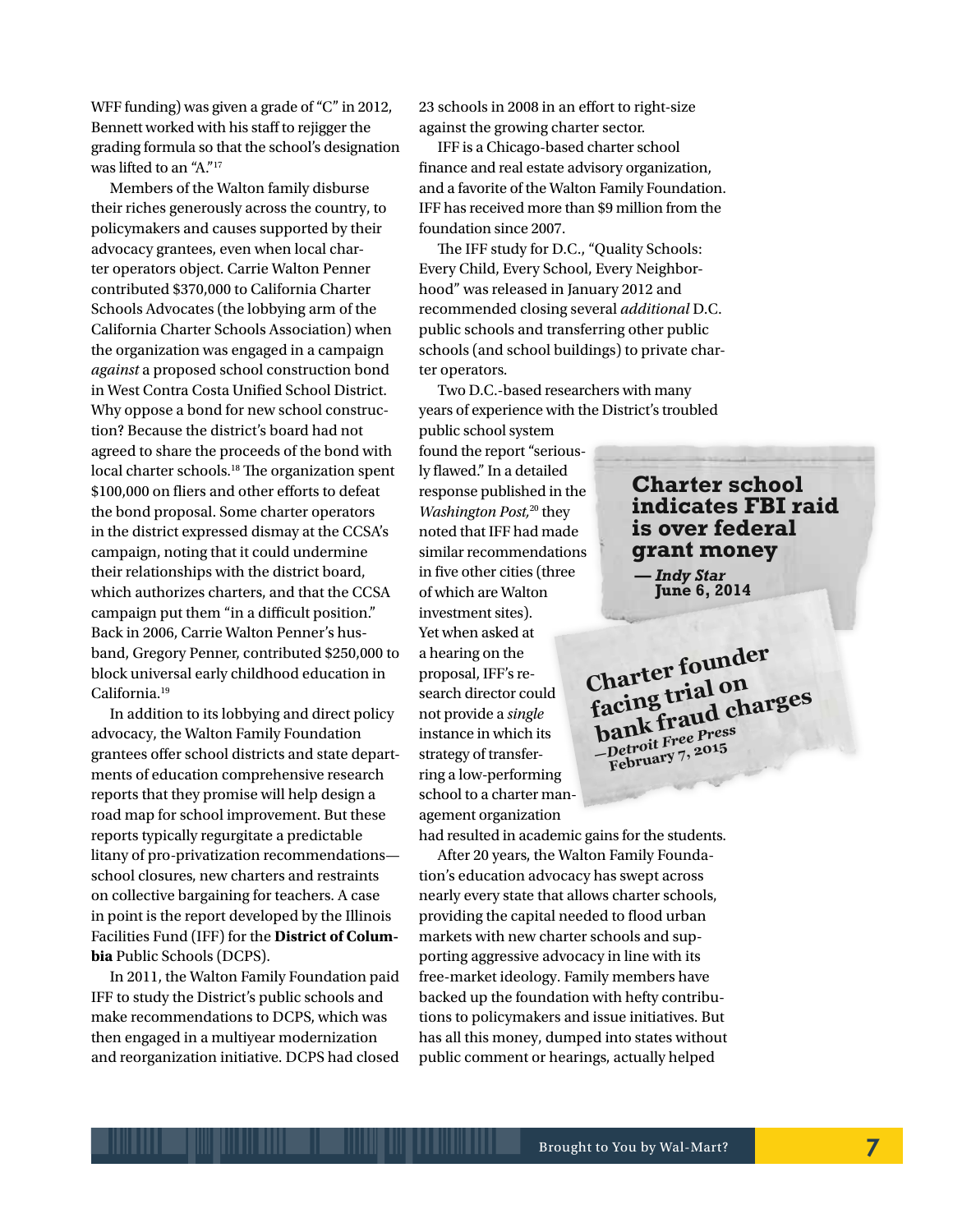improve education outcomes for students? It is becoming increasingly clear that the answer is no.

#### **IMPACTS: QUANTITY AT THE EXPENSE OF QUALITY?**

At the Walton Family Foundation the primary driver of school quality is supposed to be competition fueled by choice—i.e., growth of the market. Sadly, extensive research efforts (many of them funded by WFF) on the academic impact of public charter schools have suggested that after 20 years there is little across-the-board improvement to show for it. At best, it appears that some charter schools perform very well, but that the majority perform no better, or even significantly worse than neighboring traditional public schools.

### **CHARTER SPENT \$2.27M ON ADVERTISING**

**—The Columbus Dispatch March 8, 2015**

**Exposing the charter school lie: Michelle Rhee, Louis C.K. and the year phony education reform revealed its true colors —***Salon* **January 1, <sup>2015</sup>**

In fact, the drive for quantity may actually come at the *expense* of quality. The authors of a commentary in *Education Week* in 200921 reported that an analysis of the 2009 CREDO (Center for Research on Education Outcomes) study on charter school performance found several reasons to be concerned about the impact of aggressive growth of the market on student outcomes. The commentary noted:

> $\blacksquare$  If, according to the CREDO report, 17 out of 100 charter schools improve student outcomes,

but 37 actually worsen out-

comes, then the rapid expansion of the sector is creating more poorly performing schools than high-quality schools;

 $\blacksquare$  The states in which CREDO reported strong charter performance had, on average, *fewer* charter schools than states with poor charter performance, and

 $\blacksquare$  Of the five states (Arizona, Florida, Ohio, California and Texas) that opened the greatest number of charter schools in the first 10 years of chartering, four posted negative student achievement results while the fifth (California) showed no significant difference between charter and traditional public school performance.

So the impact of all this expansion and churn on student academic outcomes is negligible. But what about other consequences of the Waltons' aggressive drive to privatize? There are several:

 $\blacksquare$  weakened oversight created by the rapid expansion of schools without commensurate increases in the apparatus in place to monitor them;

n fraud and malfeasance, a predictable byproduct of the wide-open arms of the market, inviting any and all to partake of the public trough; and

 $\blacksquare$  the gradual undermining of traditional public school districts and, in turn, the increased segregation of some of the nation's most vulnerable students in traditional public schools that no longer have the resources to serve them.

None of these outcomes should come as a surprise; indeed, they are predictable results of the foundation's drive for market growth. Since the analysis referenced above in *Education Week*, CREDO has released new reports showing improvements in some states while real problems continue to exist in states like Ohio, Florida, Texas and Arizona.

#### **WEAKENED OVERSIGHT**

Charter school authorizers are charged in most states with monitoring the performance and operations of the schools they license. Without additional resources, as the number of schools increases, the capacity of these authorizing agencies to adequately monitor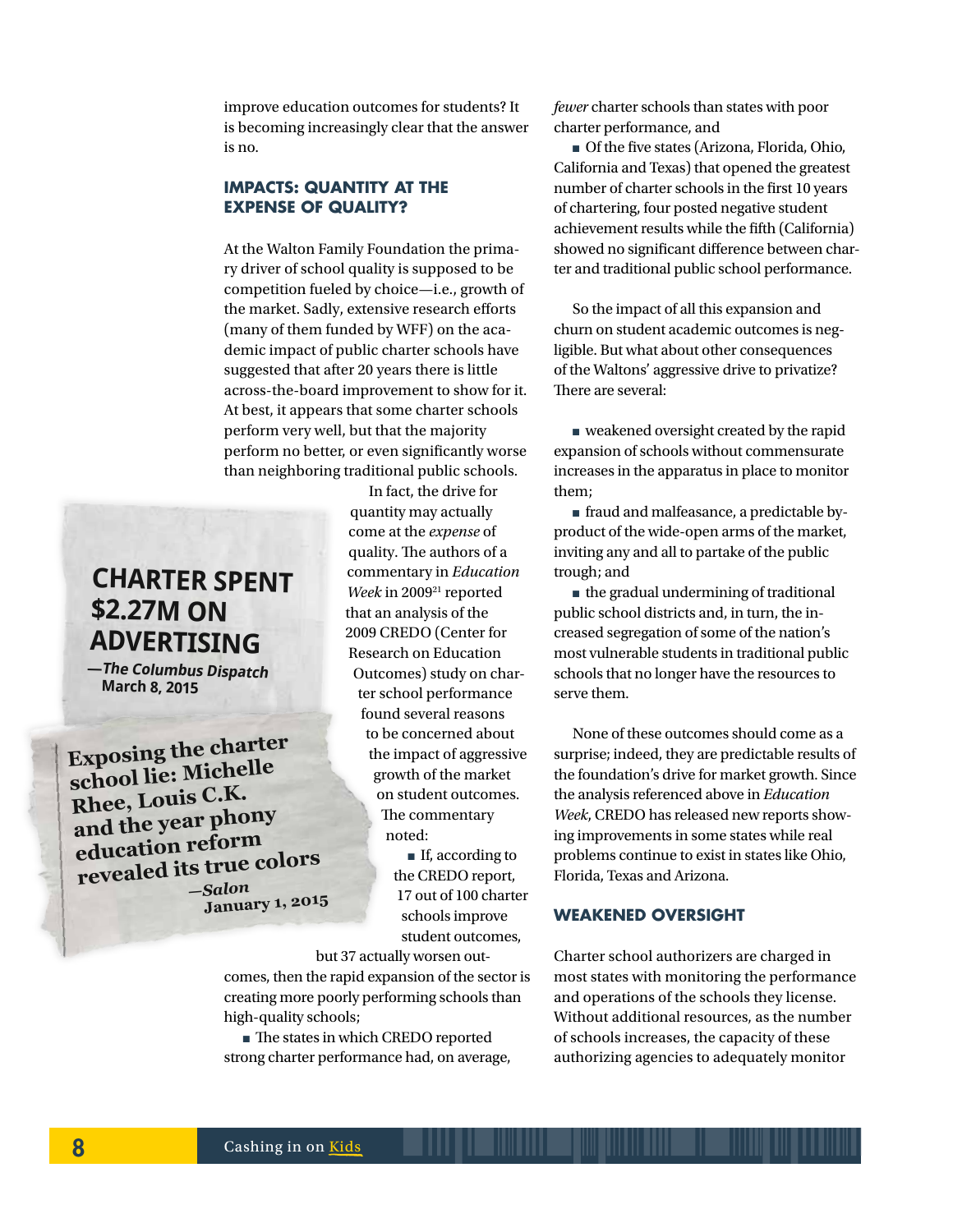the health and well-being of their schools is diminished.

Despite all the rhetoric about "increased accountability," when it comes to issues like full financial transparency, compliance with state laws on contracting, or even background checks on employees, lack of adequate oversight creates the inevitability of poor quality, non-compliance with laws governing the schools and outright fraud.

In 2012, in **North Carolina** 33 new charter schools were approved—a 33 percent increase in the total number of schools in the state—without any corresponding increase in oversight capacity. The state's Office of Charter Schools had three consultants overseeing 133 schools—or 44 schools per consultant.22 In **Philadelphia**, the School Reform Commission's Charter Schools Office has been without a director for nearly two years, and in 2014 had a staff of only six. Two of those staffers are assigned to oversee the operations of the city's 86 charter schools.23 Even the president of the Pennsylvania Coalition of Charter Schools acknowledged that the office was failing to provide adequate oversight.<sup>24</sup>

Without strong monitoring, some charter schools have played fast and loose with the rules, setting up barriers to enrollment that divert or deny admission to low-performing students, those with special needs, or undocumented immigrants. Additionally, charters around the country have established rigid discipline policies that charge monetary fines to students for even minor infractions like chewing gum, and give the schools leeway to push out—through suspensions and expulsions—large numbers of students. These practices have become so prevalent that in May 2014, the U.S. Department of Education saw fit to issue two "Dear Colleague Letters" a week apart, reminding charter schools of their obligation to comply with federal civil rights law regarding school enrollment policies, access to charter schools for students with disabilities and English language learners, and fairness in school discipline policies.<sup>25</sup>

#### **FRAUD AND PROFITEERING**

Lack of oversight, and the "everybody come" atmosphere created by the almost total deregulation of the charter application process has inevitably allowed some bad actors entering the market to treat charter schools as tax-funded ATMs. In 2014, the Center for Popular Democ-

racy and Integrity in Education released the results of a media survey of charter school fraud, waste and abuse in just 15 states (43 states have active charter school laws). The groups found more than \$100 million in fraud (later updated to \$200 million). Many of the schools and en-

industry, have been funded by the WFF.

Many of the schools and entities caught up in the scandals, or with documented examples of profiteering off the charter

tities caught up in the scandals, or with documented examples of profiteering off the charter industry, have been funded by the WFF:

 $\blacksquare$  The Brighter Choice Foundation, which manages 11 **Albany, N.Y.**, charter schools and has been the recipient of more than \$9.4 million in Walton Family Foundation grants, hired Ronald Racela as the director of finance for its four direct-run charter schools. A year later, in 2011, Racela was promoted to chief financial officer of the Brighter Choice Foundation. In 2013, Racela was arrested and charged with embezzling more than \$200,000 from both the Brighter Choice Foundation and the individual schools he worked for.

<sup>n</sup>The Harambee Institute of Science and Technology Charter School in **Philadelphia** doubled as a nightclub until it was shut down in 2010.26

■ Two **Los Angeles** charter schools run by the Magnolia charter school chain were closed in 2014 after fiscal mismanagement and reporting irregularities were found.

<sup>n</sup>Concept schools in **Ohio** and **Illinois** are also under federal and state investigation for a range of concerns around contracting and hiring, management of funds and others.<sup>27</sup>

<sup>n</sup>A chain of 60 schools in Miami-Dade and Broward Counties in **Florida** is run by the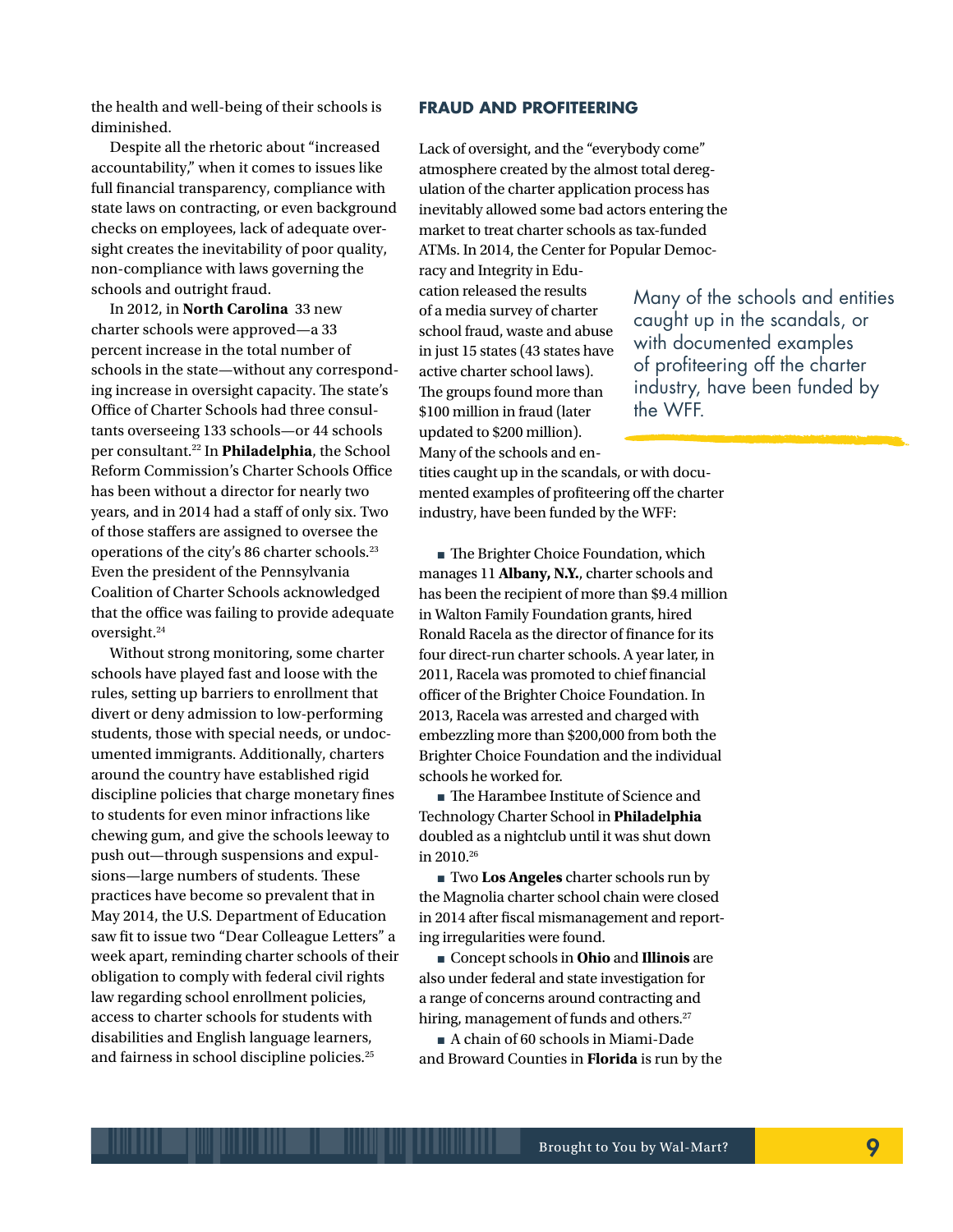for-profit Academica Corp. The schools have received more than \$1.1 million in grants from the Walton Family Foundation since 2005. The business dealings of Academica's CEO, a former real estate developer, have been the subject of an investigative series in the *Miami Herald*. The newspaper's reporting has revealed millions of dollars of profiteering within the company, mostly through the purchase of properties for school buildings, which are then leased at a profit to the school governing boards that Academica controls.<sup>28</sup>

Moody's Investment Services issued a report in 2013 which found that the dramatic expansion of charter schools in some economically weak urban areas puts increasing financial stress on traditional school districts and weakens their ability to serve their students.

■ Options Public Charter School in **Washington, D.C.,** serves students with severe physical and/or mental disabilities. The school came under fire in 2013 when it was discovered that three members of the school's governing board had jointly created two for-profit corporations that were then contracted to provide services to the school. One of those corporations

handled Medicaid billing for the school (and other D.C. charters) and Options was found to be overstating the severity of disabilities of some students in order to increase the federal reimbursements for them.29

Sometimes, the oversight process itself becomes tainted. In Washington D.C., the Public Charter School Board—one of the only authorizers to receive direct funding from the Walton Family Foundation (\$5.8 million)—was responsible for monitoring Options Public Charter School, cited above. But Jeremy Williams, the CFO of the authorizing board, was later arrested and charged with taking \$150,000 in payments from the trustees of Options, in order to steer the authorizer away from reviewing the school's contracts, and helping to pitch the services of the two for-profit corporations established by Options trustees, to other charter schools in the district. Williams is now the subject of a criminal investigation.<sup>30</sup>

These and many more instances of fraud and profiteering have sparked new cries for stronger regulations on charter schools to protect taxpayer dollars. But perhaps the most disturbing outcome of all, although one anticipated and welcomed by the pro-market ideologues, is the undermining of traditional public school districts.

#### **SMARICK'S ROAD MAP PLAYS OUT**

Moody's Investment Services issued a report in 2013 which found that the dramatic expansion of charter schools in some economically weak urban areas puts increasing financial stress on traditional school districts<sup>31</sup> and weakens their ability to serve their students.

Because students who transfer to charter schools come from across a district and from multiple grade levels, districts are not able to reduce their expenses proportionally. The effect is to force the traditional district to cut programs, lay off teachers, increase class sizes and close schools to make ends meet. These actions in turn hasten the exodus of more families, who would prefer a strong neighborhood public school, but see the writing on the wall and flee to the better-resourced charter schools. Their flight creates a downward spiral that few districts have been able to stop.

The cycle identified by Moody's is presented in technical terms. But the impact is deeply personal: Students with disabilities, English language learners and other disadvantaged students are less likely to be enrolled in a charter school, and more likely to be kicked out if they do enroll. These students end up overrepresented in the traditional public district at the same time that the resources needed to serve them are stripped away.

"We believe that in providing choices we are also compelling the other schools in an ecosystem to raise their game," says WFF's Marc Sternberg 32 Yet, as Moody's Investment Service reports, and as Walton grantees like Mike Thomas of the Foundation for Educational Excellence gleefully acknowledge, just the opposite is happening.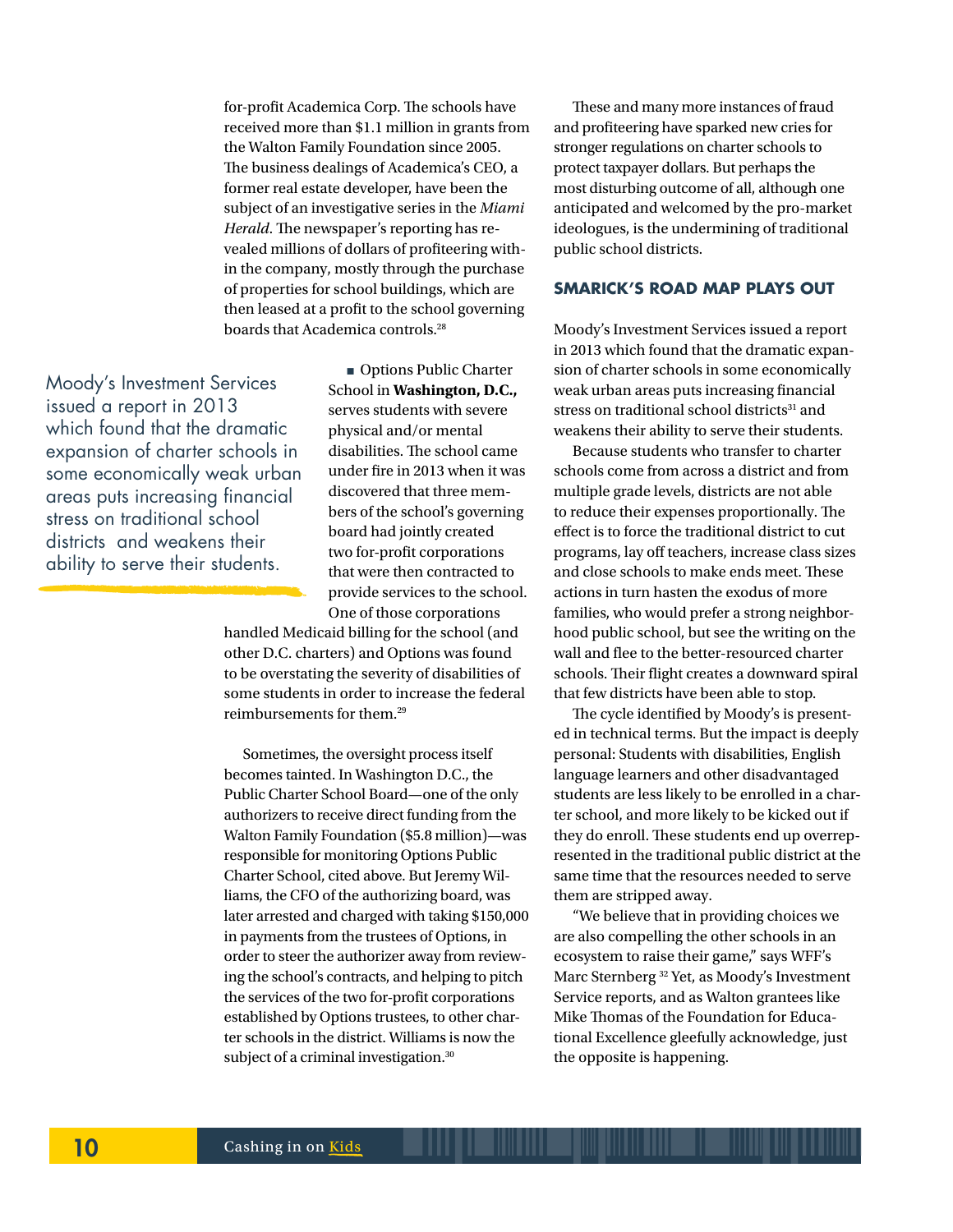The students left behind—among our most vulnerable—have become collateral damage in the Waltons' ideological crusade. The majority of students in Chicago, Newark, N.J., Philadelphia, Washington, D.C., and other cities where public school districts have been devastated by the cycle of resource extraction cited by Moody's, continue to attend traditional public schools. For these students, as well as students in the cities' poorly performing charter sectors, the foundation's policies have hurt, not helped.

#### **BROUGHT TO YOU THE WAL-MART WAY: CONCLUSION**

The Walton family may come from modest roots. But the empire it has built has catapulted the family to seats among the wealthiest Americans: the top .01 percent of the 1 percent. From that vantage point, the Waltons have deduced that what poor children of color in the nation's big cities need to get a good education is a lesson in market economics that what they offer Wal-Mart consumers is bound to work for parents and schools. But the assumption is clearly flawed.

As if to justify the rising inequality and lack of equitable education opportunities emerging from the now balkanized public school systems in some of our largest districts—places like Chicago, Los Angeles, New York, Philadelphia and Washington, D.C.—the Thomas B. Fordham Institute (a Walton grantee), has begun offering a blunt assessment about the direction of market-based education reform, suggesting that perhaps equity is not a necessary goal for our public schools. In 2013, Mike Petrilli, now the president of the institute, wrote a commentary for *Education Week*, titled "The Especially Deserving Poor."33 In it, he argues that schools should "spur on the strivers," even at the expense of more needy students. This means, he continues, that "policies and programs … should be designed to help people with the drive, work ethic, tenacity, and motivation to rise." He lifts up some of the very policies that have been so disturbing in the charter sectorreliance on strict discipline policies that push students out, or enrollment hoops that give access to better-resourced families—and embraces them. Efforts to move away from zero-tolerance discipline policies are "a big mistake," he declares. Segregating students by ability allows the "strivers" to "be challenged and [to] learn side by side with others who share their thirst for knowledge." And he calls for policies that funnel precious education resources up the economic ladder to the "especially deserving

poor." While the federal No Child Left Behind law "shined a spotlight" on the needs of the most disadvantaged students, says Petrilli, "let's not overlook their slightly less disadvantaged peers—the boys and girls who come from low-income but perhaps not as dysfunctional homes and who aspire to graduate from college and enter the middle class."

This is the elephant in the room for the so-called education reform movement. Is the intent of the movement to indeed serve all students, as the tradition of public education has held particularly since *Brown v. Board of Education* was decided by the U.S. Supreme Court 60 years ago—or are we willing to accept a system of schools that serve only those who are willing to participate as consumers in a free-market, privatized network?

There is a better direction. The increasing number of state legislators, auditors, comptrollers, parents, students and academic institutions that are calling for more accountability in the charter sector are right: If we are committed to a public education system that strives to serve all children, with the understanding and the expectation that each and every one matters, has potential and deserves the resources and opportunity to succeed, then we must rein

Ohio charter schools may be charging taxpayers for empty seats; Akron's White Hat among those cited —Akron Beacon Journal June 16, 2015

**Cheating the School kids: Corporations Don't Pay Their State Taxes**  —*City Watch* January 6, 2015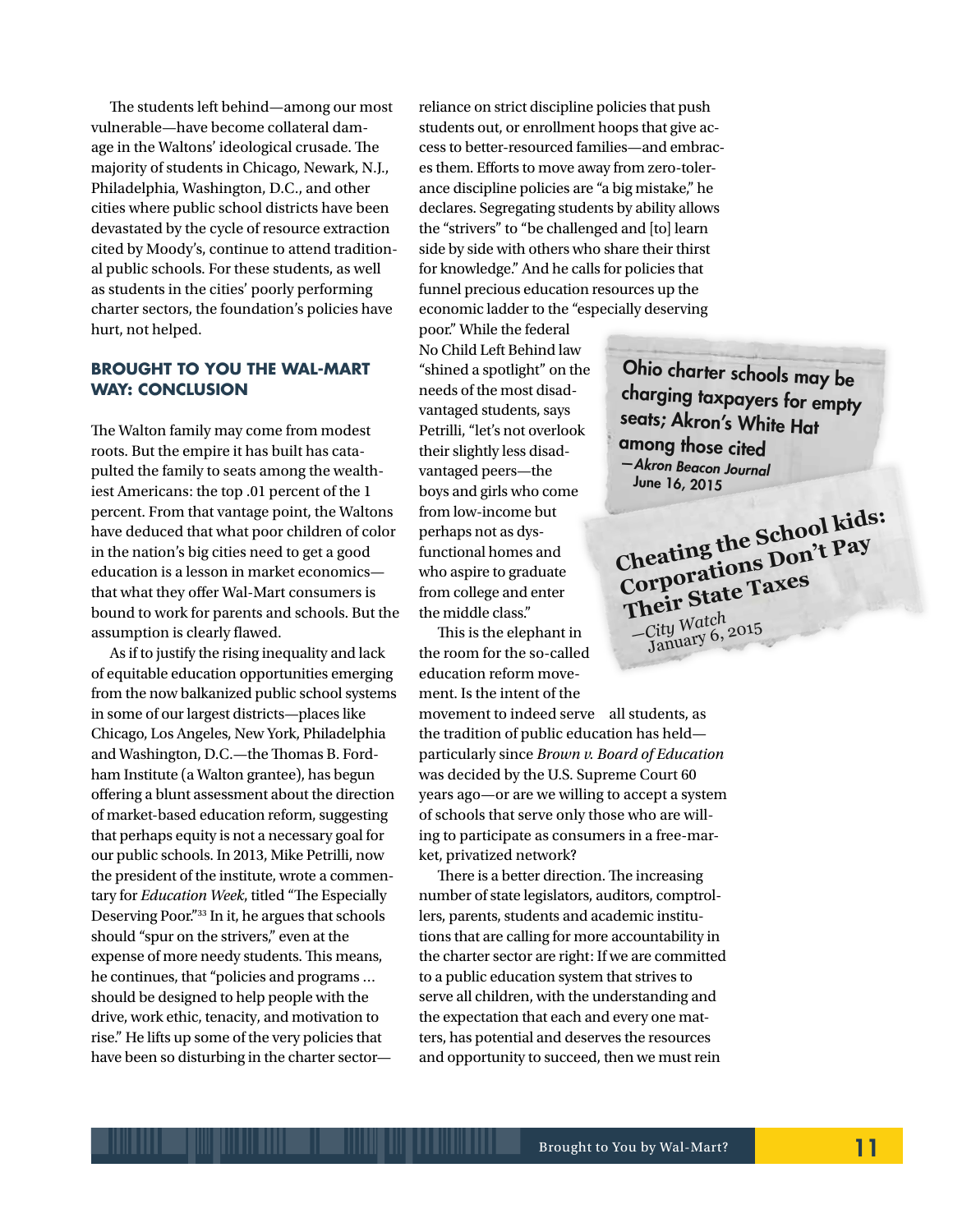in the current growth model of charter expansion, and insist instead on a well-regulated and equitably resourced system of public schools that works for all children.

To do that, supporters of public schools designed to serve *all* children must not only work to change how politicians and policymakers view charter schools. We also must change the Walton Family Foundation, which has driven the current market-based reform agenda over the past 20 years. This report, and the accompanying petition, are a first step in making change at the Walton Family Foundation.

#### ENDNOTES

 1. "State Announces New Policies for Charter School Oversight," NBC Connecticut. Aug. 11, 2014. Available at: http://www.nbcconnecticut.com/news/local/State-Announces-New-Policies-for-Charter-School-Oversight-270802881.html

2. "Stringer begins charter audits, including Success," *Capita*l. Oct. 30, 2014. Available at: http://www.capitalnewyork. com/article/city-hall/2014/10/8555751/stringer-beginscharter-audits-including-success?news-image

3. "State auditor rips charter school oversight," *Inquirer*, May 14, 2014. Available at: http://articles.philly.com/2014-05-14/ news/49823808\_1\_charter-schools-charter-office-robertfayfich

4. Mike Thomas quote available at: http://excelined. org/2013/01/15/local-charter-school-approval-is-aconflict-too-large/#sthash.zLVD8zFF.dpuf

5. "Wave of the Future," *EducationNext*, Winter 2008, Vol. 8, No.1. Available at: http://educationnext.org/wave-ofthe-future/

6. False Choices: Vouchers, Public Schools and our Children's Future" Rethinking Schools, Fall 2001. Available at: http://www.rethinkingschools.org/special\_reports/ voucher\_report/v\_collect.shtml

7. "Americans Support Charters, Oppose Vouchers, Poll Finds," *Education Week*, Aug. 21, 2013. Available at: http://blogs.edweek.org/edweek/charterschoice/2013/08/ americans\_support\_charters\_oppose\_vouchers\_poll\_finds. html . For older poll data, see this article about the PDK/ Gallup poll in 2003: http://www.thefreelibrary.com/ More+Americans+oppose+school+vouchers%2c+says+ Gallup+poll.-a0109027994

 8. "Walton Family Foundation Surpasses 1,500 Charter School Startup Investments," news release of the Walton Family Foundation. Feb. 5, 2014. Available at: http:// dbd7853403f6a0e4167e-9fe3b5899298e1c7d591332d27bb114. r52.cf1.rackcdn.com/documents/cd4175e2-161c-4434- 8cce-22ef67533b7c.pdf

9."Charter School Caps" by the National Conference of State Legislatures, December 2011. Available at: http://www.ncsl. org/documents/educ/CharterSchoolCaps.pdf

10. Measuring Up to the Model: A Ranking of State Charter School Laws," National Alliance for Public Charter Schools, January 2014. Available at: http://www.publiccharters.org/ wp-content/uploads/2014/01/StateRankings2014.pdf

11. "Judge Rules that state Controller Thomas DiNapoli cannot audit charter schools," NY Daily News, March 14, 2014. Available at: http://www.nydailynews.com/new-york/ education/state-comptroller-audit-charter-schools-judgearticle-1.1721265

12. "Scott Stringer says he'll audit charter schools as city comptroller," Chalkbeat New York, March 14, 2014. Available at: http://ny.chalkbeat.org/2014/03/14/scott-stringersays-hell-audit-charter-schools-as-city-comptroller/#. VFP0EvnF9lw

13. "Bill Analysis, AB 269" Available at: http://www. leginfo.ca.gov/pub/11-12/bill/asm/ab\_0251-0300/ab\_269\_ cfa\_20110425\_154929\_asm\_comm.html

14. "Charter School shut down by Fire Marshal," *Pasadena Independent*, Aug. 27, 2014. Available at: http://www. pasadenaindependent.com/news/charter-school-shut-downby-fire-marshal/

15. See bill analysis, posted Oct. 5, 2012, available at: http:// totalcapitol.com/?bill\_id=201120120AB1594

16. California Food Policy Advocates fact sheet, Feb. 22, 2012. Available at: http://cfpa.net/ChildNutrition/ChildNutrition\_ Legislation/CharterSchool-JustTheNumbers-2012.pdf

17. "Tony Bennett, Florida Education Commissioner, Resigns Over Indiana Grading Scandal," *Huffington Post*, Aug. 7, 2013. Available at: http://www.huffingtonpost. com/2013/08/01/tony-bennett-resigns\_n\_3688690.html See also "Tony Bennett resigns Florida education post amid scandal," *Washington Post*, Aug. 1, 2013. Available at: http:// www.washingtonpost.com/local/education/tony-bennettresigns-florida-education-post-amid-scandal/2013/08/01/308 2416a-faef-11e2-a369-d1954abcb7e3\_story.html

18. "Charter schools' \$100,000 opposition helps sink district's bond measure," EdSource, June 19, 2014. Available at: http:// edsource.org/2014/charter-schools-100000-oppositionhelps-sink-districts-bond-measure/62981#.VBHW7fldXZ0

19. "No on 82" contributions, California's Secretary of State website. http://cal-access.ss.ca.gov/Campaign/Committees/ Detail.aspx?id=1282131&session=2005&view= received&psort=TRANS\_NUMBER

 20. "What's wrong with D.C.'s facilities/charter study?" *Washington Post*, Feb. 23, 2012. Available at: http:// www.washingtonpost.com/blogs/answer-sheet/post/ whats-wrong-with-dcs-facilitiescharter-study/2012/02/12/ gIQAdcnkTR\_blog.html

 21. "The Charter School Express: Is proliferation interfering with quality?" *Education Week*, Oct. 7, 2009. Available at: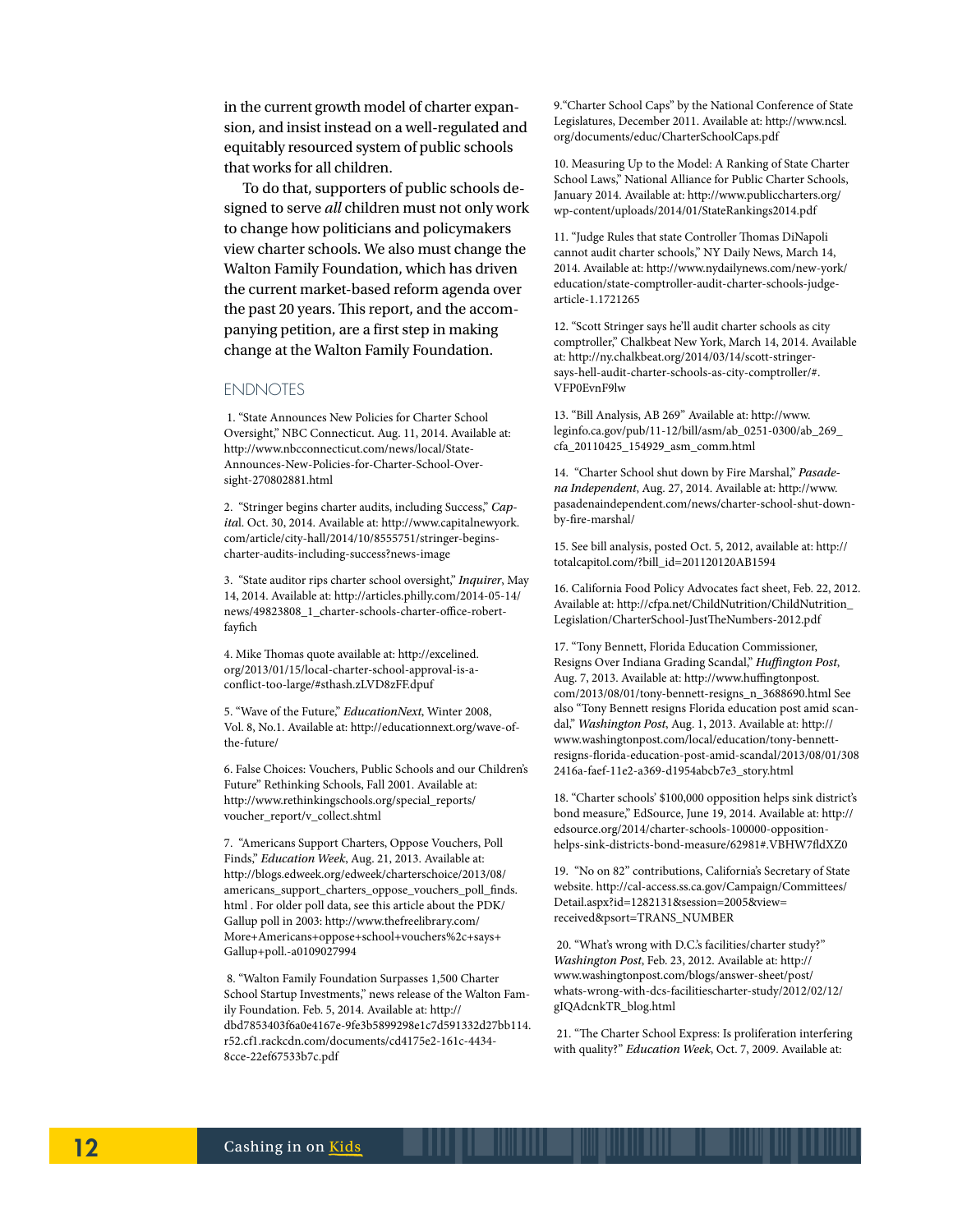http://www.edweek.org/ew/articles/2009/10/07/06miron. h29.html

22. "Expansion of charter schools should bring better oversight and more accountability," NC Policy Watch, Sept. 18, 2012. Available at: http://www.ncpolicywatch. com/2012/09/18/expansion-of-charter-schools-shouldbring-better-oversight-and-more-accountability/

23. "Charters need closer watching," *Philadelphia Tribune*, July 15, 2014. Available at: http://www.networkforpubliceducation.org/news/charters-need-closer-watching-philadelphia-tribune/

24. "Turnover plagues district's charter office as state considers changes to law," The Notebook, Nov. 7, 2013. Available at: http://thenotebook.org/blog/136617/turnover-charter-schooloffice-state-debates-changes-law

25. Catherine E. Lhamon, Philip H. Rosenfelt, and Jocelyn Samuels, "Dear Colleague Letter: School Enrollment Procedures," U.S. Department of Education (May 8, 2014) http:// www2.ed.gov/about/offices/list/ocr/letters/colleague-201405. pdf and Catherin E. Lhamon, Dear Colleague Letter: Charter schools," U.S. Department of Education (May 14, 2014) http://www2.ed.gov/about/offices/list/ocr/letters/ colleague-201405-charter.pdf

26. "Philly charter school moonlights as a nightclub," *Salon*, March 30, 2010. Available at: http://www.salon. com/2010/03/30/us\_charter\_school\_nightclub/

27. "Islamic cleric linked to U.S. charter schools involved in Turkey's political drama," *Washington Post* (Dec. 26, 2013) http://www.washingtonpost.com/blogs/answer-sheet/ wp/2013/12/26/islamic-cleric-linked-to-u-s-charterschools-involved-in-turkeys-political-drama/

28. "Academica: Florida's richest charter school management firm," *Miami Herald*, July 10, 2014. Available at: http://www. miamiher ald.com/news/special-reports/cashing-in-on-kids/ article1939207.html

 29. "D.C. officials in talks to run Options public charter school," *Washington Post*, Jan. 22, 2014. Available at: http://www.washingtonpost.com/local/education/ dc-officials-in-talks-to-run-options-public-charterschool/2014/01/22/0fb59084-8395-11e3-bbe5-6a2a3141e3a9\_ story.html

30. "Former D.C. charter board CFO promoted private companies that allegedly paid him," *Washington Post*, Aug. 16, 2014. Available at: http://www.washingtonpost.com/local/ education/former-dc-charter-board-cfo-promoted-privatecompanies-that-allegedly-paid-him/2014/08/16/54469012- 1e6e-11e4-ab7b-696c295ddfd1\_story.html

31. "Charter Schools Pose Growing Risks for Urban Public School Districts." Moody's Investors Service, Oct. 15, 2013.

 32. "A Walmart Fortune, Spreading Charter Schools," *New York Times*, April 25, 2014. Available at: http://www.nytimes. com/2014/04/26/us/a-walmart-fortune-spreading-charterschools.html?\_r=0

 33. "The Especially Deserving Poor," *Education Week*, Oct. 10, 2013. Available at: http://blogs.edweek.org/edweek/Bridging-Differences/2013/10/the\_especially\_deserving\_poor.html